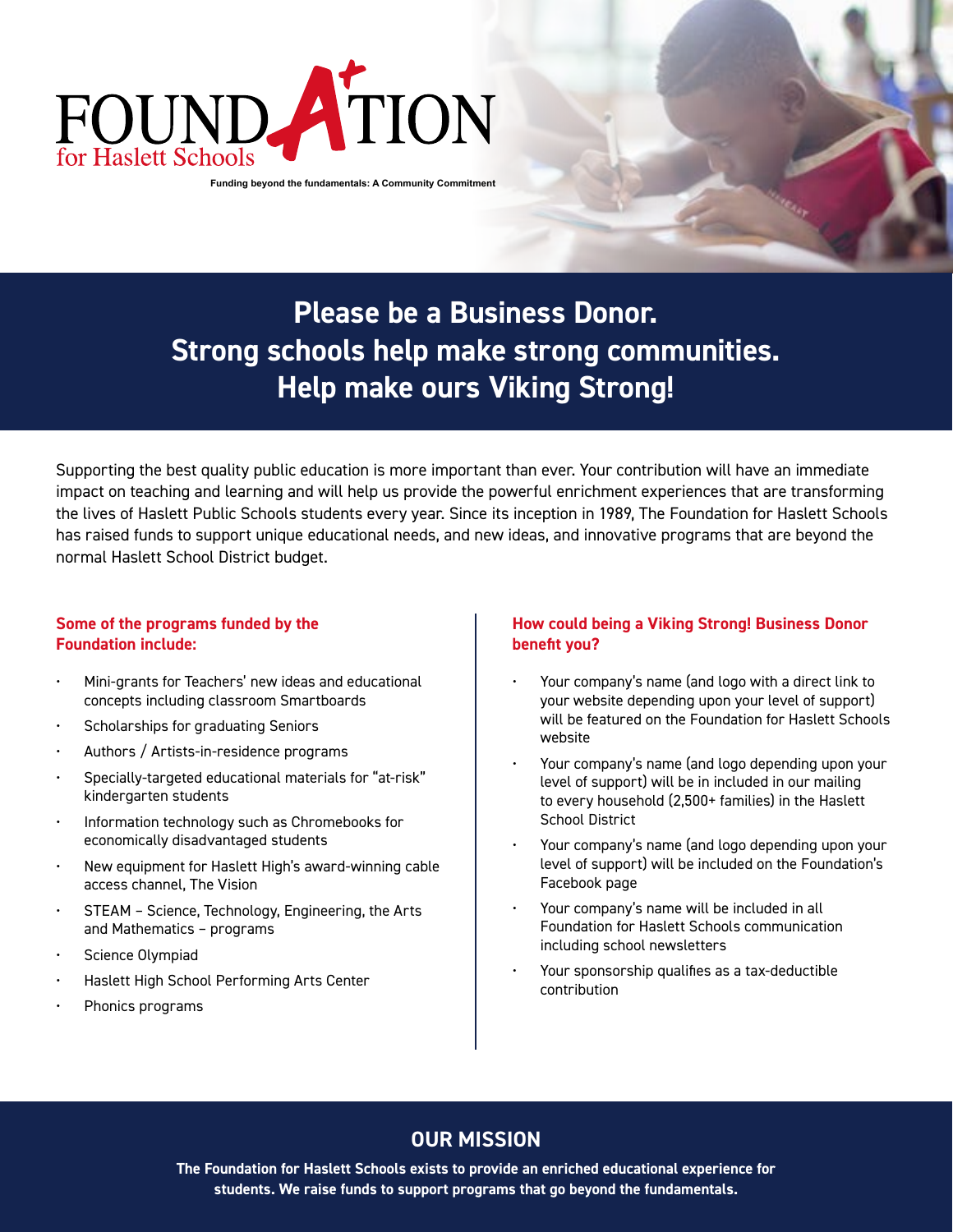

**Funding beyond the fundamentals: A Community Commitment**

# **Viking Strong! Donor Opportunities Include:**

### **Viking Grand** \$2,500

- Your company's **logo** with a direct link to your website will be featured on the FHS website
- Your company's **logo** will be included in any FHS mailings to households (2,500+ families) in the Haslett School District
- Your company's **logo** will be included on all FHS social media platforms
- Your company's name will be included in all FHS communication, including school newsletters
- An FHS recognition window decal for your place of business
- Your Business receives a personalized token of distinction and sincere appreciation
- Your donation qualifies as a tax-deductible contribution

### **Viking Bold** \$1,000

- Your company's **logo** will be featured on the FHS website
- Your company's **logo** will be included in any FHS mailings to households (2,500+ families) in the Haslett School District
- Your company's **logo** will be included on all FHS social media platforms
- Your company's name will be included in all FHS communication, including school newsletters
- An FHS recognition window decal for your place of business
- Your donation qualifies as a tax-deductible contribution

### **Viking Fierce** \$500

- Your company's **name** will be featured on the FHS website
- Your company's **name** will be included in any FHS mailings to households (2,500+ families) in the Haslett School District
- Your company's **name** will be included on all FHS social media platforms
- An FHS recognition window decal for your place of business
- Your donation qualifies as a tax-deductible contribution

#### **Viking Proud**  \$250

- Your company's **name** will be featured on the FHS website
- Your company's **name** will be included in any FHS mailings to households (2,500+ families) in the Haslett School District
- Your donation qualifies as a tax-deductible contribution